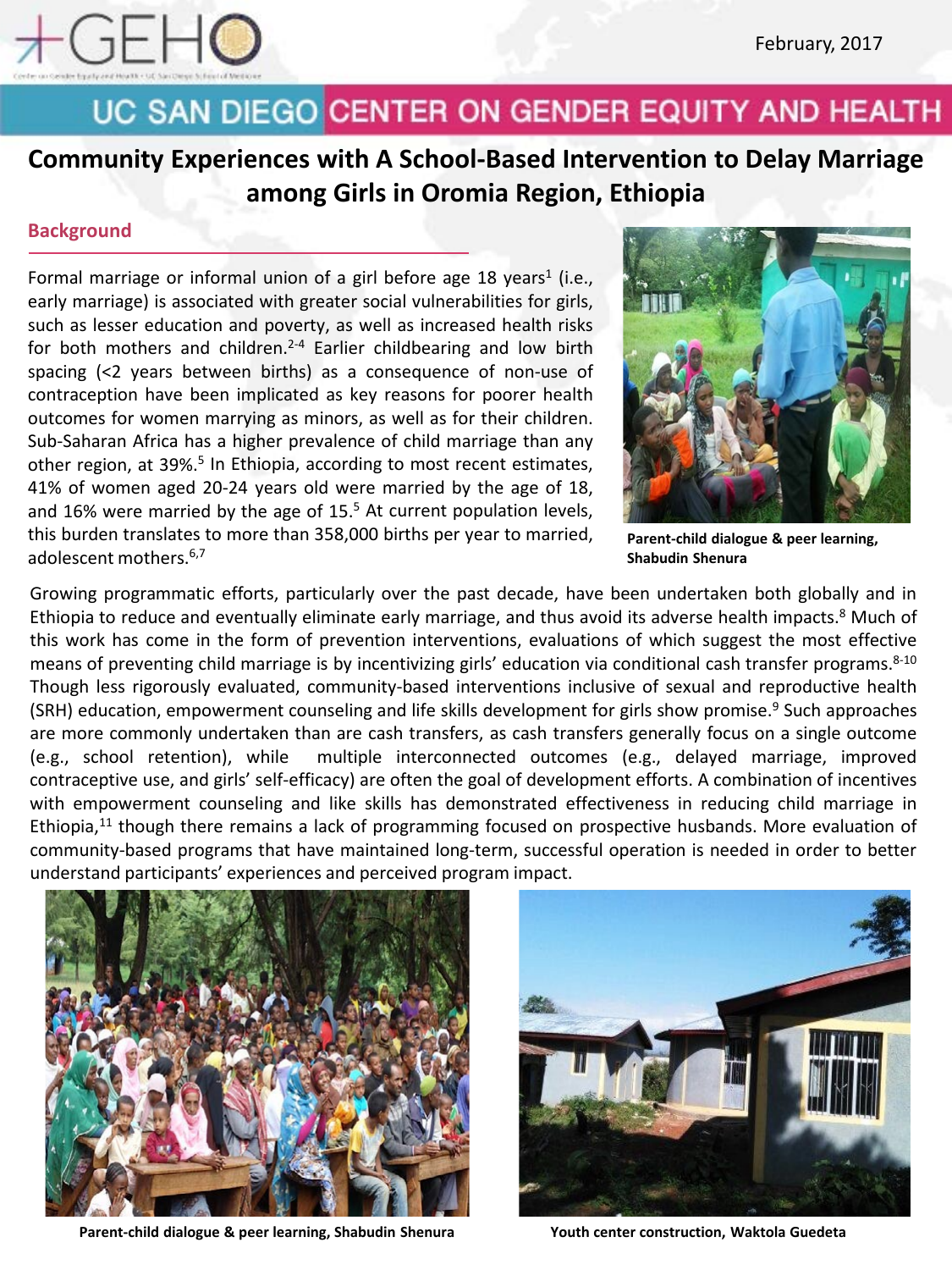

This research report provides insight into girls' and their decision-makers' experiences with the Oromia Development Association Comprehensive Adolescent/Youth Sexual and Reproductive Health Project ("ODA"), a school-based program delivered by trained teachers. The program aimed to reduce early marriage in the Oromia region. The Oromia region has a population of 27 million people, the majority of whom (88%) live in rural areas.<sup>7,12</sup> The median age at marriage among 20-24 year olds is 18.9, nearly one in three women report an unmet need for family planning, and only 3.8% of married women use any modern method of contraception.<sup>13</sup> This program offers SRH education to adolescents, with curriculum covering topics including adolescent marriage, pregnancy and childbirth, family planning and contraception, and vocational training. <sup>14</sup> ODA builds on the evidence base via its support of SRH education for youth, and includes youth empowerment efforts to support school retention and vocational skills building. The program targeted both girls and boys, and engaged teachers to deliver programmatic messaging. The intervention, supported by the Oromia Development Association and the David and Lucile Packard Foundation, has been ongoing since 1993, and has been implemented across 248 communities in the Oromia region.

#### **Methods**

In 2014, fifty in depth qualitative interviews were conducted in Oromia, Ethiopia, with girls between ages 13 and 24 years who were known to have had exposure to ODA and either a) married prior to age 18 ("married as a minor") or b) was able to cancel their marriage as a minor or postpone it to their majority age ("cancelled/postponed marriage as a minor"). Girls from each group (23 married under age 18, 27 who cancelled/postponed marriage before age 18) were randomly selected by program staff, and asked to identify up to three people who are/were influential in their marital decision-making ("decision-makers") to participate in the study. In total, 100 decision-makers were interviewed.

### **Sample photos of family day celebrations and saving for education in cash**







**Image by Gemechis Lemi, provided by Packard Foundation**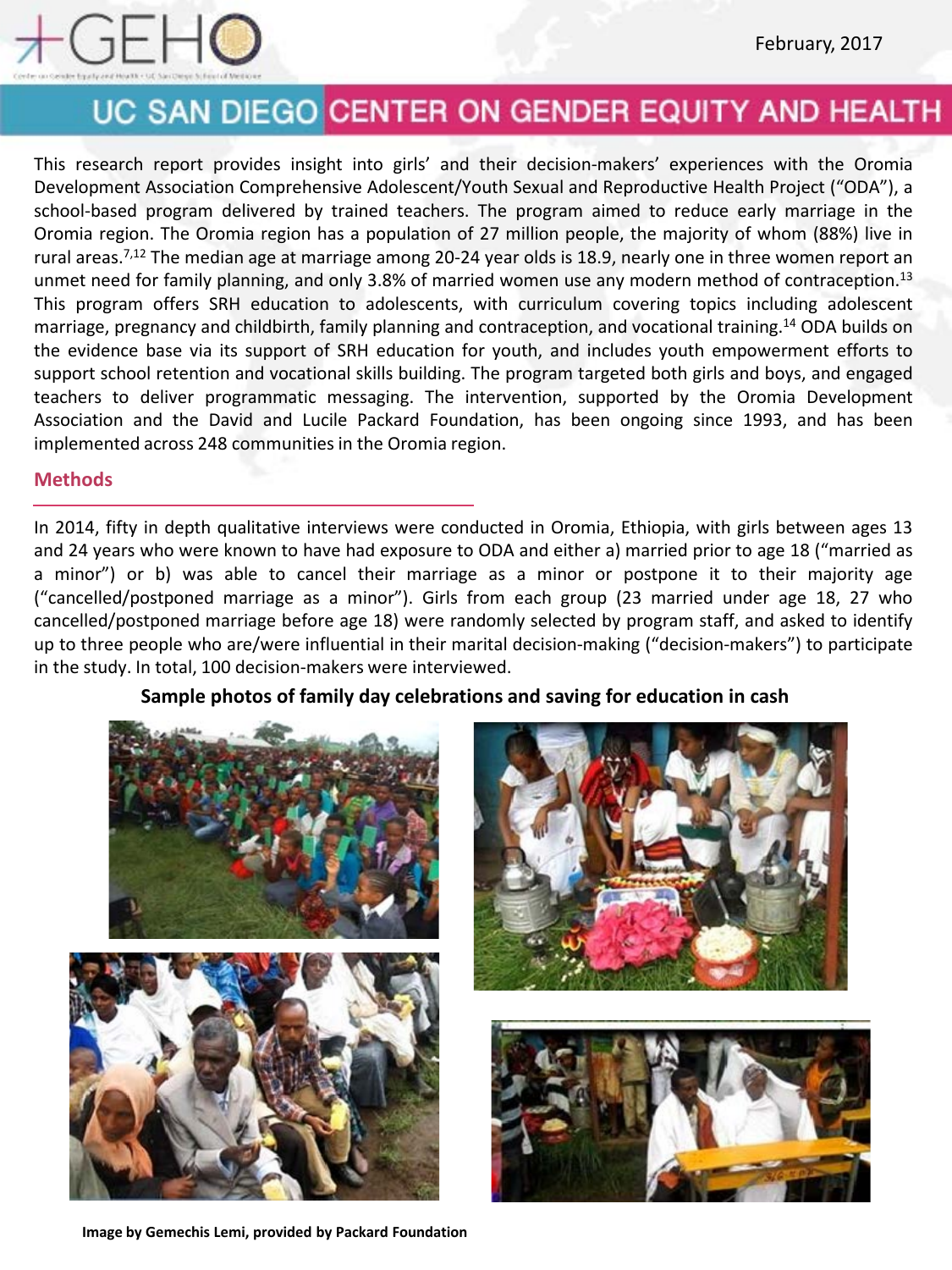

After a data quality review, final analyses included 44 girls (23 married under age 18, 21 who cancelled/postponed marriage before age 18) and 62 decision-makers (21 for girls married as minors, 41 for girls who cancelled/postponed marriage as a minor). Ethical approval for study design and data collection was provided by Public Health International. Ethical approval for this analysis was provided by the University of California San Diego.

Interviews assessed knowledge, attitudes, and perceptions of child marriage and adolescent birth; the marriage decision-making process; and program activities, their experiences with them, and their perceived impact. Deidentified, translated interviews were analyzed by trained research staff, using latent content analysis to code and organize data into domains and subthemes. This report details the qualitative results from participants' description of program activities, their positive and negative experiences with the program, and perceived program effects. Questions asked of participants regarding their impressions of ODA and ways it worked to prevent child marriage and improve youth development included the following:

- 1. Can you describe what role ODA plays in the community in delaying marriage and first birth?
- 2. Can you tell me three words that would come to your mind if you were asked to describe ODA's activities regarding girls' attitudes toward gender equality, early marriage and their perceived role in deciding when to marry?
- 3. Next, can you tell me three qualities that come to your mind about ODA's activities?
- 4. How do you think [your/the girl's] participation in ODA activities affected [your/the girl's] relationships with their parents?
- 5. Can you describe the role that ODA plays in changing the relationship between girls and parents in the community?
- 6. What can families/teachers/local leaders do? What would help them? What would make it difficult? What role does parents/teachers/local leaders/ODA have to play? What about other people in the family? What role do they play? What about the role of the larger community? What can the community do to prevent early marriage and first birth among adolescent girls? What would help? What would make it difficult?
- 7. What was your experience with ODA interventions (sport for life, community awareness, and award provided to parents, saving for schooling, counseling, referral, girls club etc)? Did these activities help you to cancel/postpone your marriage? How?
- 8. What do you know about existing laws and regulations about early marriage?



**Life skills training, Yonas Tasew**

### **Results**

#### **ODA Program Content and Strategies**

Breadth of Focus and Creative Engagement with Youth and Family. Outreach to the broader community was highlighted by decisionmakers as a perceived priority of the program, with emphasis that ODA provided a platform on which the community could come together to discuss early marriage.

> *"ODA bring families and students together and sets the stages for discussion on early marriage and the first birth."* [Male decision-maker for girl able to cancel/postpone marriage, Teacher, Muslim, age 23, Ethiopia, 01-02-02-250]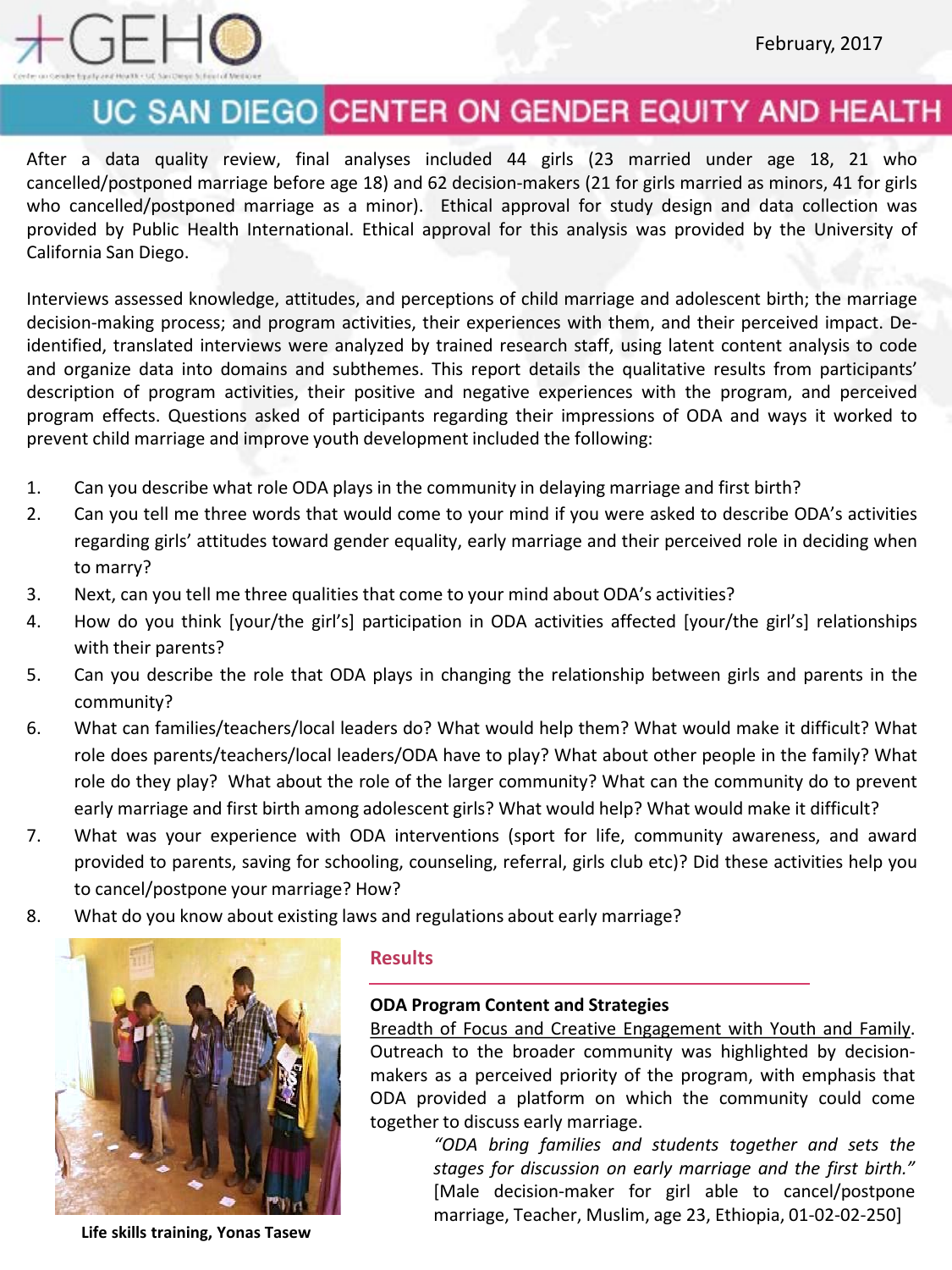

Outreach to decision-makers was another ODA activity noted by participants, specifically the distribution of awards and incentives to girls who did well in school and to their parents to encourage them to continue allowing their girls to attend school. Economic incentivization was discussed by girls (both married and able to cancel/postpone marriage) and their decision-makers, and was positively perceived.

"After that, last year and a year before last year, ODA gave award that was given to high scoring female students. The first year, there was another student; she was named [withheld], the first year she took it. Again last year, in 2012/13, they were her family; her father and her mother were called to be award. The *award was given to motivate them. Giving award for her family might initiate them because they might* think that if she brings such a blessing today that she brings more things tomorrow. So the might let her *continue her education. She stands first in her class until today."* [Male decision-maker for girl able to cancel/postpone marriage, Teacher, Orthodox, age 30, Ethiopia, 01-01-02-257]

*"It is participating in different development activities, sports and providing incentives to families and students in different forms to encourage the community well. It is then after the community started sending their girls to school aspiring to have strong student like others."* [Girl able to cancel/postpone marriage, Muslim, age 15, Ethiopia, 01-01-01-0102]

Emphasis on the Benefits of Girls' Education. Girls highlighted ODA's focus on education and the benefits it afforded them and their families, specifically the benefits of empowerment through an understanding of gender equity and of obtaining a job post-education.



**Award for best performing girls academically and their respective families, Bekele Gelaw**

*"First, they aware me to continue education to get job; second they aware me and my parents see myself equally with my friends/siblings and the third is they aware me to get job and improve the life of my siblings and my parents" [Girl married <18, Muslim, age 15, Ethiopia, 01-01-03-0307]*

Emphasis on Gender Equity. Decision-makers (teachers) also shared that ODA made efforts to emphasize gender equity in their school-based programs, which were directed at both female and male students, with the aims of creating changes in norms at the familial and community level.



**Packard Foundation delegates speaking** 28, Ethiopia, 01-01-02-260] **with Buyyo Primary School students, Alemayehu Gezahegn**

*"ODA works to realize gender equality. There is task division based on the community; they assign some to be done only by girls and others only by boys because of gender inequality. Most often the tasks of girls are not done only by girls and others only by boys because of gender inequality. Most often the tasks of girls are not measured. If she works the whole day in the house, she will be considered to do nothing. Their understanding of gender based task division is revised well for them in school to help them understand there is no such a thing as task for girls or boys. Gender is to naturally be either girl of boy. So, they are taught in school that if the girl goes to fetch water, the boy will cook in the house. This way ODA first bring this understanding to students and the students then share their understanding for their families."* [Female decisionmaker for girl able to cancel/postpone marriage, Teacher, Orthodox, age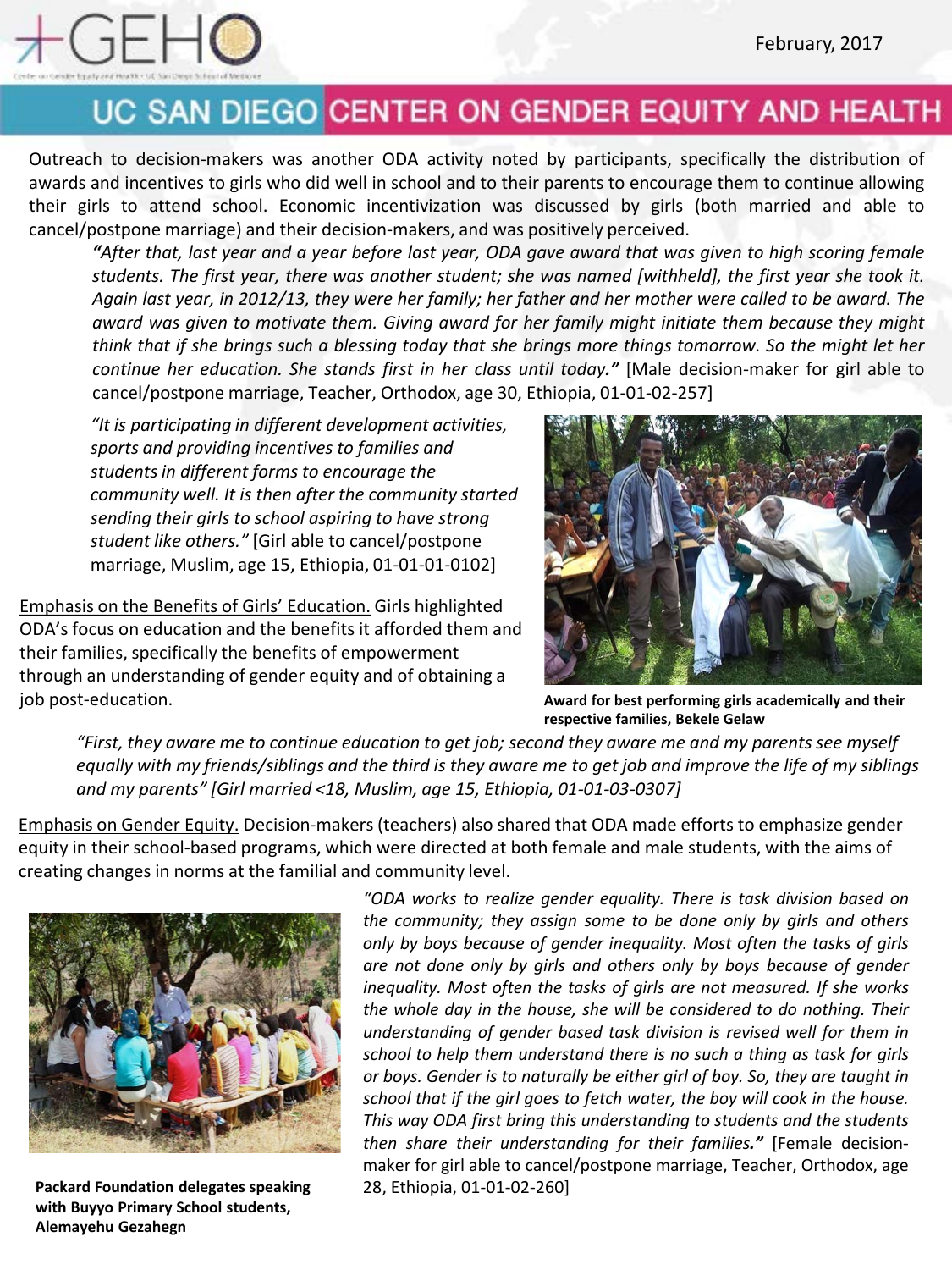



**Welcoming delegates at Buyyo Primary School, Alemayehu** Welcoming delegates at Buyyo Primary School, Alemayehu<br>Gezahegn<br>**Gezahegn** provided by Packard Foundation



**provided by Packard Foundation**

### **Perceived Program Effects of ODA**

Gender Equity and Empowerment. Increased gender equity and empowerment was cited by teachers as an effect of ODA. A specific example of empowerment resulting from ODA was an increased understanding of rights and the importance of education on the part of the girl.

*"Concerning sport for life and other extracurricular actives have significant role in empowering girls and raise* awareness. It is really good that girls come to know their rights and able to speak about [t]he importance of *education. Such awareness raising project can bring about change in h community."* [Male decision-maker for girl able to cancel/postpone marriage, Teacher Protestant, age 24, Ethiopia, 01-01-02-207]

An additional empowering benefit that participants, both girls and their decision-makers, viewed as an effect of ODA was increased financial competency, taught in the form of activities centered on saving money for school materials that spanned multiple years of school.

"One the activities which are being carried out by ODA is the saving for school scheme. By this I have started saving since I was in grade 6 when I get in grade 9 I have used the money for my uniform and educational *materials."* [Girl able to cancel/postpone marriage, Muslim, age 14, Ethiopia, 01-01-01-0112]

"They sometimes take as a regular program and teach girls. ODA helps educational materials for some girls and even cloths for their families. Not only that ODA also gives money and buy sheep and goat for these poor *families and advising them how to save their money.*" [Male decision-maker for girl able to cancel/postpone marriage, Teacher, Muslim, age 23, Ethiopia, 01-02-02-250]

Finally, there were noted improvements in girls' voice and their ability to communicate their choices to parents and other decision-makers.

"Since the time of intervention of ODA, families are sending girls to school. When comparing with myself, girls were not allowed to go to school previously, they had no equal rights. Girls were limited to home works. There *was no chance of speaking freely with parents at all. But things have improved now."* [Female decision-maker for girl able to cancel/postpone marriage, Health Worker, Muslim, age 23, Ethiopia, 01-01-02-210]

Improved Health. Both girls married at under the age of 18 and girls able to cancel/postpone marriage felt there was an increase in SRH knowledge and awareness as a result of ODA, including the knowledge and awareness of the consequences of early marriage, early birth, and sexually transmitted illnesses.

"Yes, they teach about the consequence of early marriage, which is early birth. One of the impacts of early marriage can be failure to raise a child, girls may fail down and even the color of her face may be changed or *affected."* [Girl married <18, Muslim, age 18, Ethiopia, 01-01-03-0306]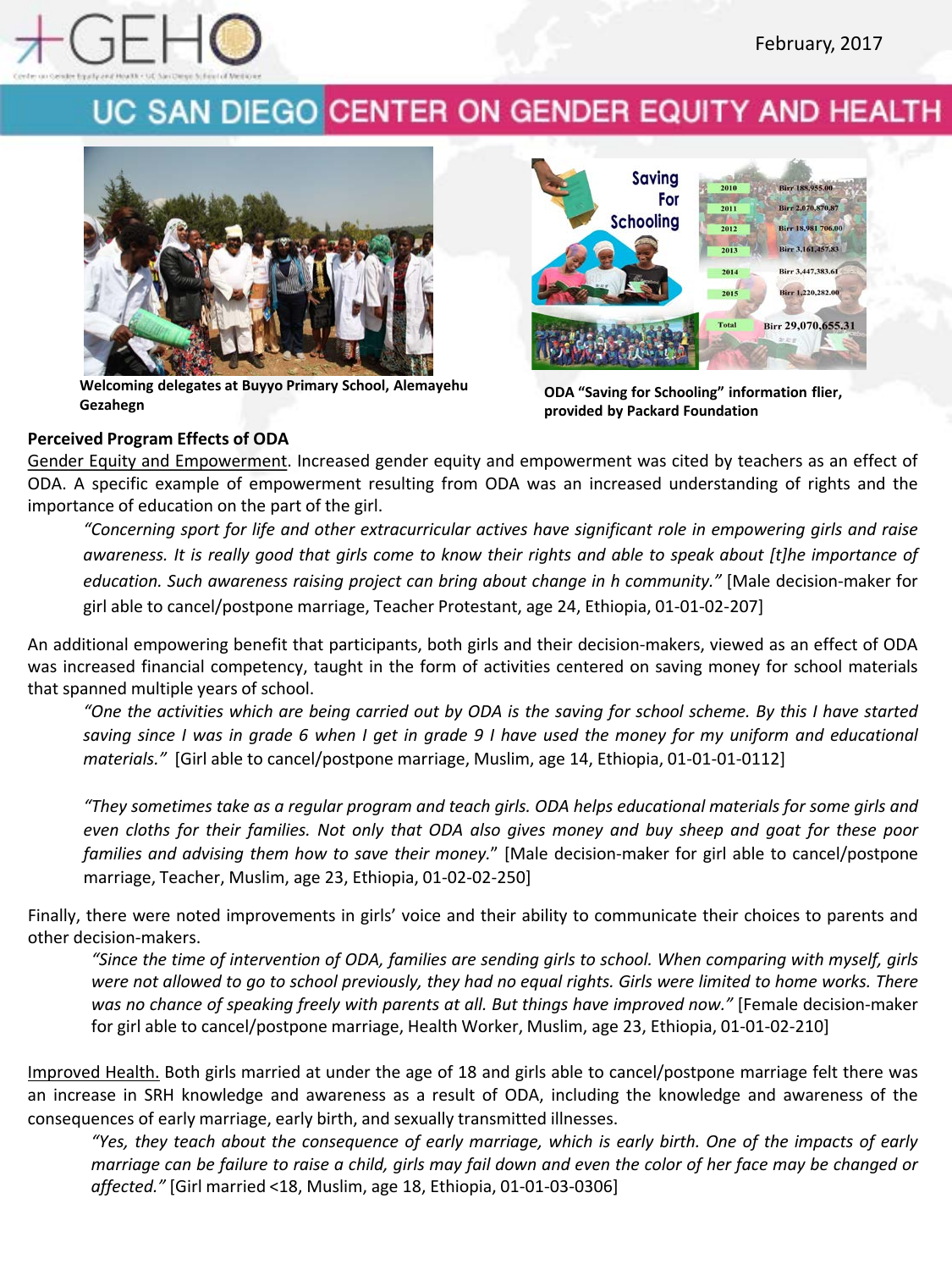

It enabled us to be aware how sexually transmitted disease can transmit from person to person to affect" people. It enabled us to know about HIV and how to protect ourselves from them. It also played due *attention to stop early marriage through sport for life and have discussion."* [Girl able to cancel/postpone marriage, Muslim, age 14, Ethiopia, 01-01-01-0013]

Girls also perceived improvements specifically in maternal and child health due to ODA instruction, as a result of ODA encouraging girls not to marry below age 18, teaching the consequences of early first birth, and teaching students how to prevent STIs such as HIV. Decision-makers also noticed this increased SRH awareness.

"It has the role on making girls who are below eighteen not to marry and also not to have a baby. Many girls *are saved from this danger."* [Girl able to cancel/postpone marriage, Muslim, age 14, Ethiopia, 01-02-01- 0120]

*"The counsel female students not to marry under aged, they counsel them how to prevent transmitting diseases like HIV, they advise not to give birth before they become mature."* [Female decision-maker for girl married <18, Mother, Muslim, age 45, Ethiopia, 01-01-04-422]

In some circumstances, this new SRH awareness and the increased ability to communicate effectively with the husband and family enabled already-married girls to utilize family planning, which they attributed to ODA.

"It helped to establish positive relationship with my parents and my husband so that he supports me in my education. I am able to use family planning and continue my education because of the awareness I have *got from ODA. So, ODA has a big role."* [Girl married <18, Muslim, age 18, Ethiopia, 01-01-03-0301]

Girl Child Marriage. Participants indicated improvements in knowledge and awareness surrounding girl child marriage in girls, their families, and the community.

"One it has a great role to eliminate early marriage and birth. If a student understands, it will let his/her *family becomes aware. If the family understands, it will let the surrounding community to become aware.* Through this transmission of awareness and if it is implemented I think at our Kebele level, early marriage *and birth will soon be eliminated 100%."* Female decision-maker for girl able to cancel/postpone marriage,

Teacher, Orthodox, age 28, Ethiopia, 01-01-02-260]

ODA was also credited with changing norms and beliefs surrounding child marriage and communication through awards and incentives, and also through increasing the abilities of girls (both married and unmarried) to communicate with their families.

> *"My friend feels happy for me. They also need to be part of our group. Even other parents are planning to make their children to be like us. To be awarded as my parent awarded for my good performance. So, we are trying to expand ODA. We started saving money."* [Girl able to cancel/postpone marriage, Muslim, age 14, Ethiopia, 01-01-01- 0101]



**Field Visit to Wanchi Elementary School, Alemayehu Gezahegn**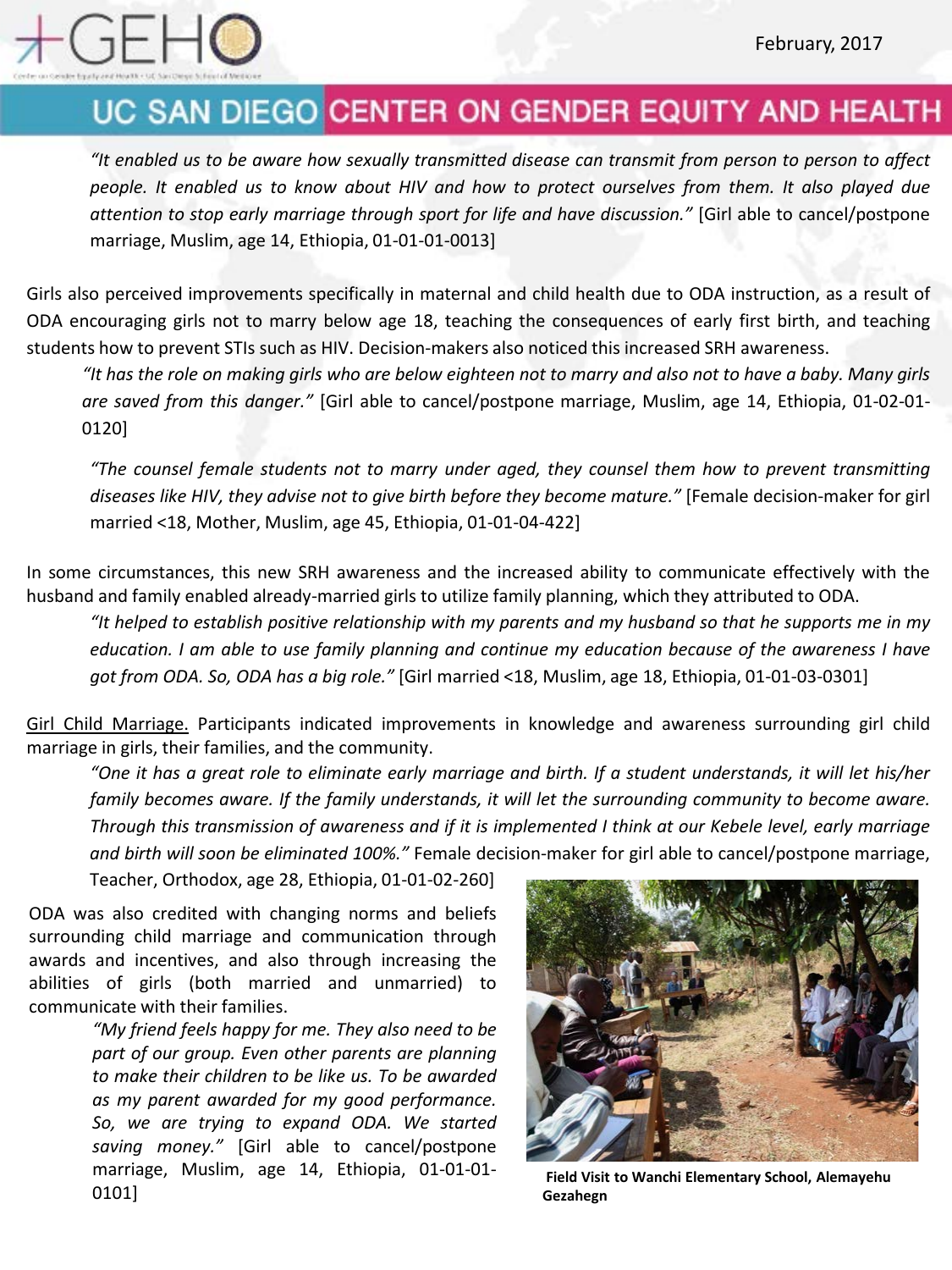



*"It has played a great role in the way girls freely discuss and without any fear with their parents about any issue of their interest. It has brought change among the community so that girls talk with their parents on topics of their interest."* [Girl married <18, Muslim, age 18, Ethiopia, 01- 01-03-0303]

Participants also discussed ways in which they intervened in proposed child marriages, including the **Photo by Alemayehu Gezahegn** role of ODA in these actions.

"After we heard about the proposal, we were working hard to convince her to reconsider it. We first spoke *to her and convinced her and she in turn convinced her family."* [Male decision-maker for girl able to cancel/postpone marriage, Teacher, Muslim, age 24, Ethiopia, 01-01-02-219]

"The courage girls get to become bold enough to let marriage cancelled is the role of ODA for me." [Female decision-maker for girl able to cancel/postpone marriage, Teacher, Orthodox, age 28, Ethiopia, 01-01-02- 260]

### **Recommendations for Continuation of ODA**

Support for Program Continuation. Most feedback from participants and decision-makers was positive and included a general favorable viewing of the program. Feedback from decision-makers for girls able to cancel/postpone marriage usually centered on the importance of the knowledge gained from the program, which was instrumental in making a decision not to marry underage. For girls able to cancel and postpone their marriage, the awards and incentives for attaining good marks in school were viewed very favorably.

*"The information we get from the ODA projects was significant. If I couldn't have known something from these projects, I couldn't have succeeded in persuading her." [Female decision-maker for girl able to cancel/postpone marriage, Mother, Muslim, age 35, Ethiopia, 01-02-02-231]*

*"The ODA activities include, motivating those students those students who completed their primary school, as well as, their parents who assisted them towards completion of their primary education. Different* materials, for example, books and exercise books for the students and scarf for parents, have been used as *motivating factors."* [Girl able to cancel/postpone marriage, Orthodox, age 16, Ethiopia, 01-01-01-0103]

Dissatisfaction for Program Mentioned Infrequently. Dissatisfaction with ODA was infrequently mentioned, but among those who did express negative feedback, girls who were married as minors seemed least satisfied. This dissatisfaction was often general, and usually centered on a desire for more information.

> *"I am not satisfied. I still want to know more. What I know is so limited."* [Girl married <18, Muslim, age 18, Ethiopia, 01-02- 03-0321]

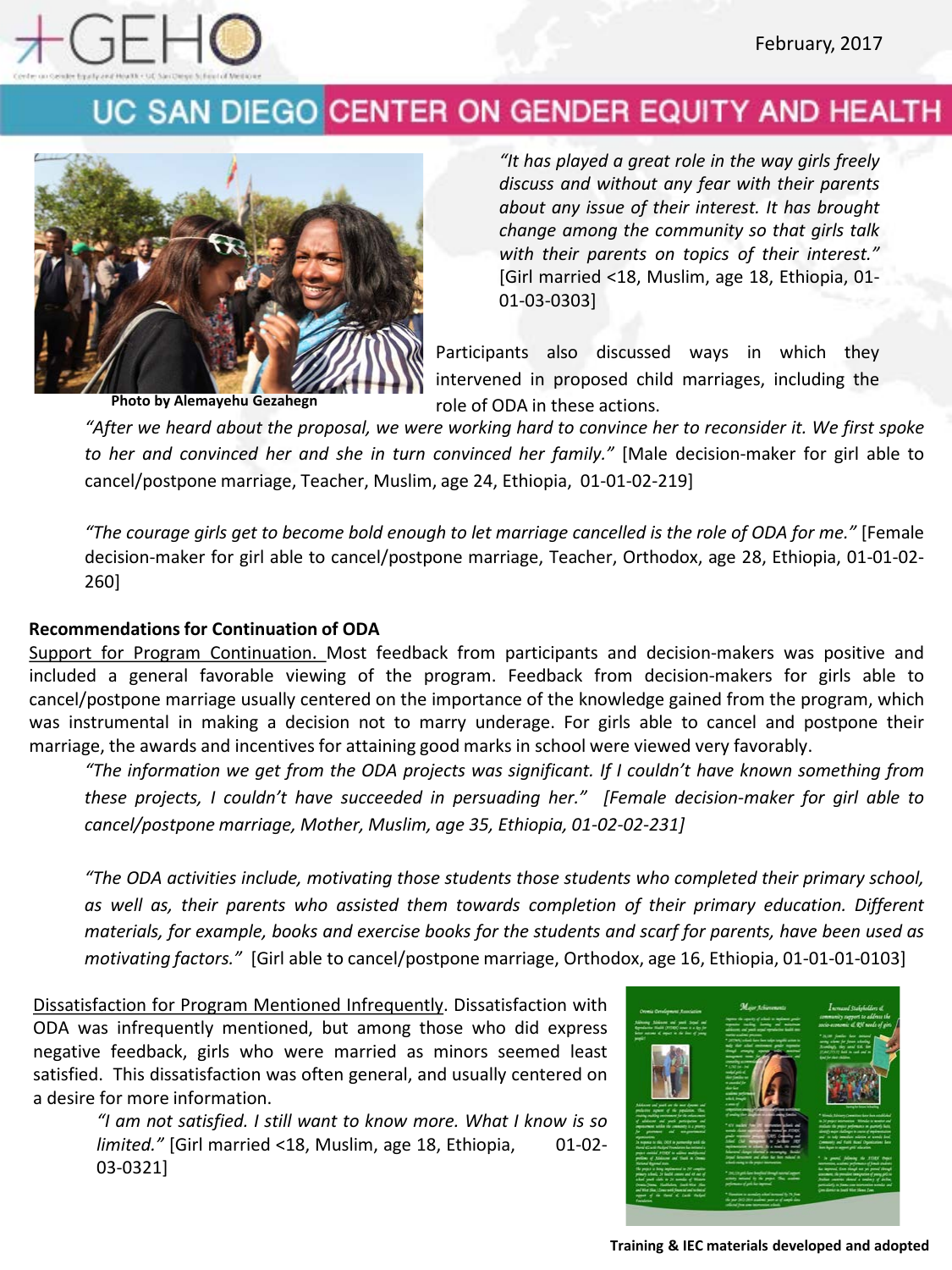

#### **Recommendationsfor Future ODA Implementation**

Desire for Program Continuation and Continued Girl Empowerment. Community workers such as teachers and healthcare providers were focused on continuing to develop programming that empowers girls in terms of being able to continue their education and stay in school.

"ODA should keep up the good work. Expanding this work to larger areas to protect girls from the dangers *of early marriage"* [Male decision-maker for girl able to cancel/postpone marriage, Teacher, Muslim, age 24, Ethiopia, 01-01-02-219]

"ODA has been working and for which I am very grateful. Their effort to empower girls is typical one. After we equipped ourselves with the training by ODA we set a plan to support girls with their education. The *works of ODA in making every effort towards enabling girls to continue with their education is exemplary* one. We are equipped with necessary skill which enable us support girls in [t]heir education. We still expect ODA to further strengthen its effort where we will also need to be ready than ever to meet objectives set." [Female decision-maker for girl able to cancel/postpone marriage, Health worker, Muslim, age 23, Ethiopia, 01-01-02-210]

Strengthening Program Reach to the Community. Targeted community outreach and awareness-building were common recommendations from a range of participants. Another recommendation was for ODA to reach out to and work more with community elders and religious leaders. The most commonly identified barrier to program effectiveness was lack of community awareness.

> *"The community must first get enough education and awareness. Then community will be able to handle the problem by discussing with their own children. What would help? Awareness is helpful. Anyone with better awareness could go into the community and bring change. ODA also should give training to help the public have better understanding and followed by implementation."* [Female decision-maker for girl able to cancel/postpone marriage, Teacher, Orthodox, age 24, Ethiopia, 01-01-02-258]

"*ODA should continue its project especially by calling religious leaders and convincing them because these religious leaders and community elders have authority either to arrange early marriage or cancel marriage. Therefore, ODA should consider and work with these concerned bodies."* [Female decision-maker for girl able to cancel/postpone marriage, Peer, Muslim, age 14, Ethiopia, 01-02-02-238]

*"In this locality, some religious people believed that marriage is given to people in order to bring birth to this earth and preventing these are evil act. The first act that the community*



**Training & IEC materials developed and adopted**



**SRH information dissemination during school sporting festivals, Yonas Tasew**

can do initially to prevent early marriage and first birth among adolescent girls is that on the increase of awareness. Every individual has to be aware of the problems and practiced what is right in the community." [Male decision-maker for girl married <18, Father, Muslim, age 50, Ethiopia, 01-02-04-424]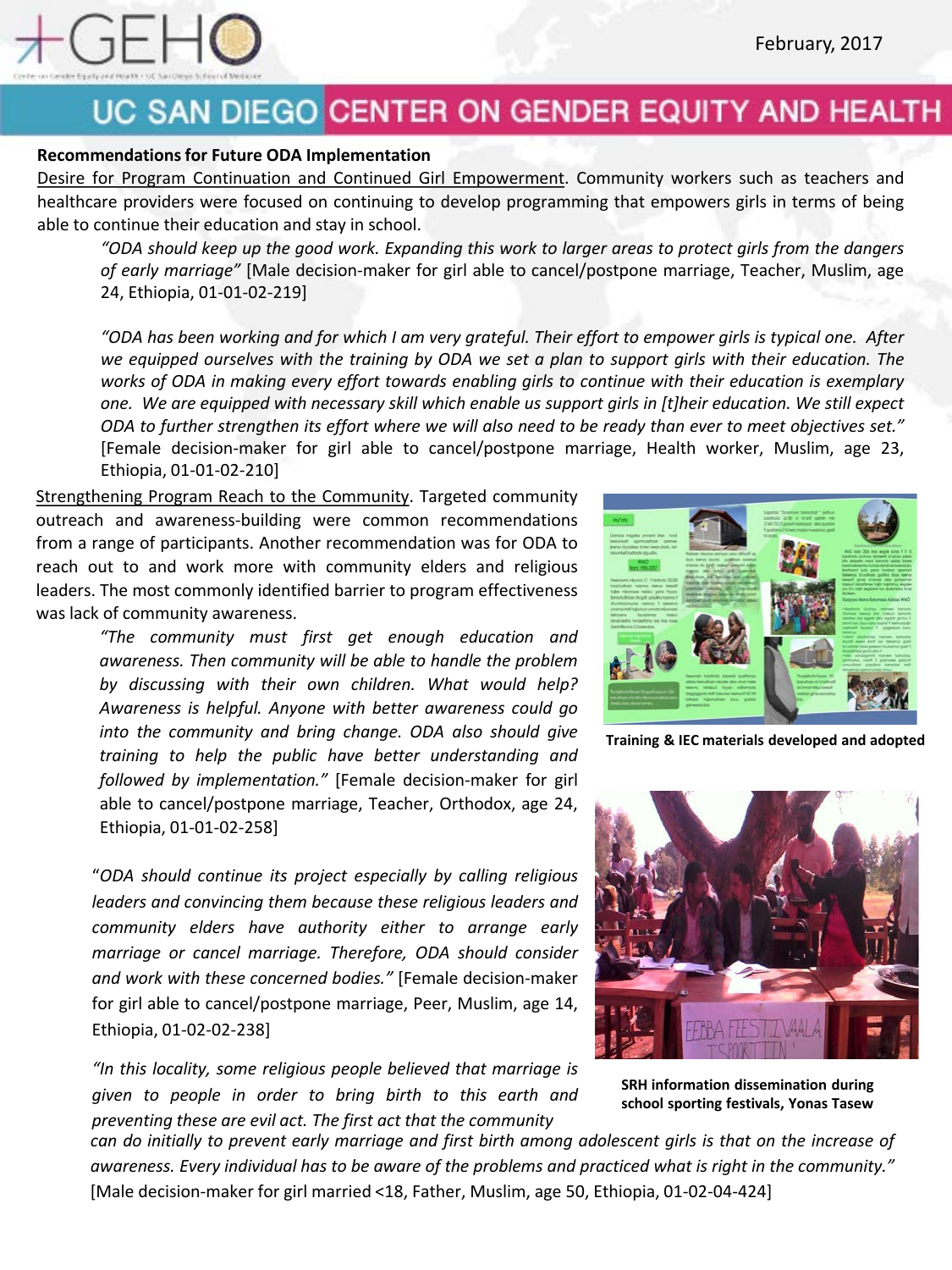

#### **Conclusions**

In general, girl participants and their decision-makers found ODA to be engaging, informative, and empowering, and their responses indicate that the program's content areas of focus, specifically youth SRH education, early marriage prevention, and empowerment, were covered during program implementation. ODA influenced girls' empowerment in multiple ways, providing information and awareness on a variety of SRH topics, teaching girls communication skills applicable to both families and husbands, providing knowledge of rights to participants, working towards a culture of gender equity at school, and teaching financial competency skills through saving schemes. The program used an award/incentive strategy aimed at girls who excelled academically and their parents, and implemented multi-year money saving activities teaching girls how to save and enabling them to pay for necessary materials like uniforms. Participants felt that ODA provided a platform for the community to come together to speak about the issues surrounding child marriage, and teachers who participated in the program indicated a hope that ideas taught in school would be diffused to the family and ultimately to the community.

ODA was regarded very positively by the majority of participants; those that were dissatisfied were relatively vague as to their reasons. To better address these concerns, more detailed understanding of negative perceptions of the program is thus needed. For some girls who married as minors, and some decision-makers, there was a very general expression of dissatisfaction with the program due to a desire for more information, which may indicate a barrier in reaching already married girls. Recommendations for ODA focused on program continuation, specifically ongoing empowerment activities for girls, and increased community awareness-building through trainings and working with community leaders. The saving scheme was viewed as a highlight of the program that should be retained, and was mentioned by both girls and decision-makers. The desire for more connection with the community suggests the need for an expansion of the current approach to enable more comprehensive, multilevel engagement. Incorporating a strong community outreach program, and working with the health and legal sectors could strengthen ODA. Finally, there was little mention of education-to-vocation trainings/skill building for girls by girls and their decision-makers. While the development of an understanding of choice to pursue vocation is essential for girls and seems to be a focus of ODA, concrete skill-building for obtaining a vocation post-education may be of benefit to future programming.

#### **Implications**

While this report aims to provide insight into the perceived strengths of ODA as a means of delaying early marriage in Oromia, Ethiopia, as well as opportunities to strengthen the current model, data analysis of the presented information must be considered in light of certain limitations. The participants selected for the project were those available and willing, which may bias the findings to more favorable responses to the program. The study is not an evaluation of impact and should not be viewed as such; it instead provides insight into participant perceptions of the program. Finally, these findings are based on the ODA program prior to 2014, and hence may not be fully reflective of its form today. Nonetheless, the nature of the program (e.g., education based, teacher-led, empowerment-focused) has not changed and likely will benefit from this analysis. These findings suggest that:

- ODA is a promising model with which to promote delayed marriage and SRH in Oromia using strategies of empowerment, health awareness-building, and community dialogue, but could be strengthened by:
- A. Connecting to members of the community (religious leaders, elders), and building awareness through community trainings.
- B. Utilizing a multi-level approach to engage the community, health, and legal sectors.
- C. Incorporating concrete education-to-vocation skill building for girls, to enable them to apply some of the skills they learned through the ODA program.
- D. Further developing and expanding the financial literacy, incentive, and savings programs, emphasizing both longer term goals of girls (e.g., higher education) as well as short term needs (e.g., school uniforms).